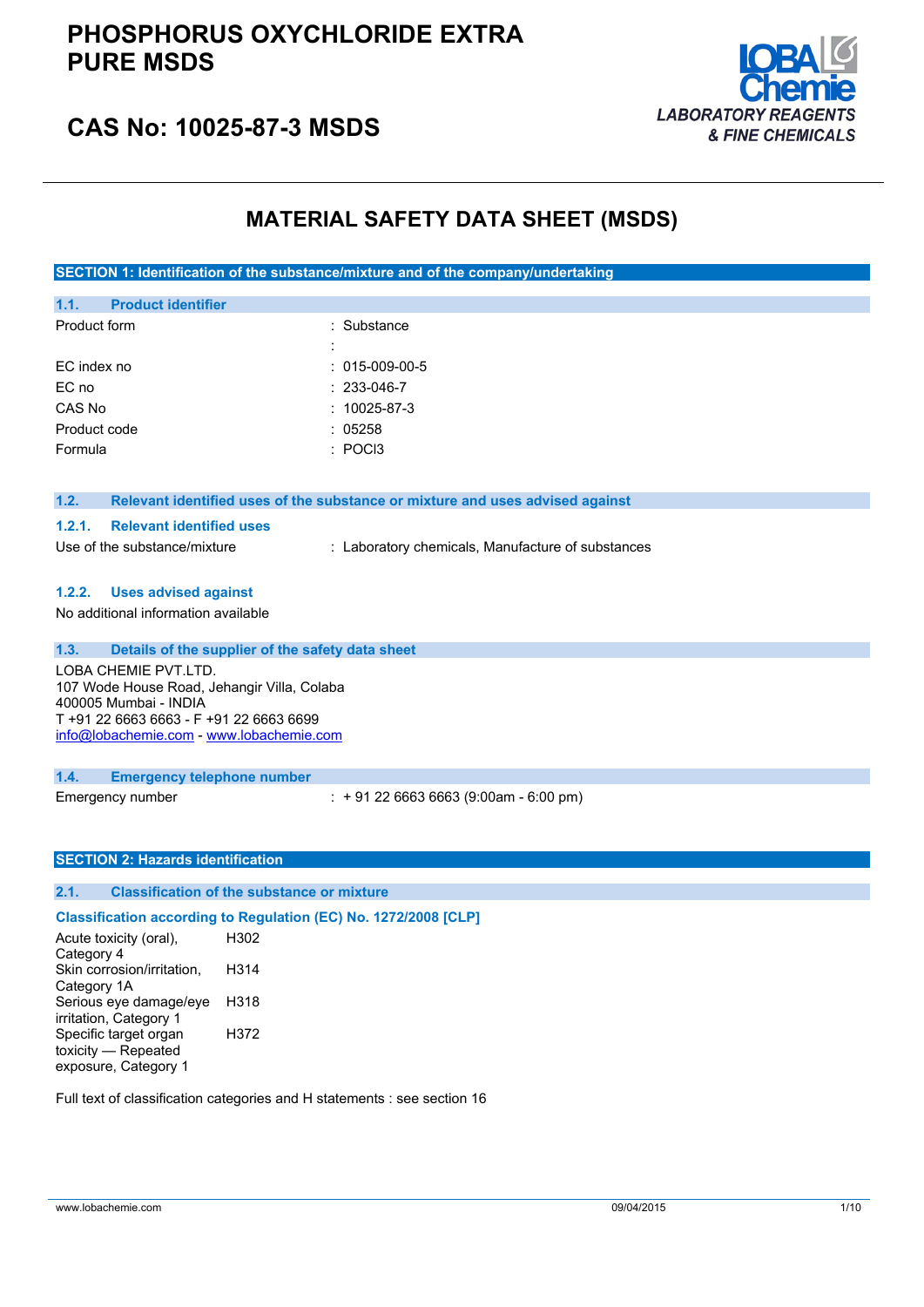Safety Data Sheet

**Classification according to Directive 67/548/EEC or 1999/45/EC**

T+; R26 T; R48/23 Xn; R22 C; R35 R14 Full text of R-phrases: see section 16

#### **Adverse physicochemical, human health and environmental effects**

No additional information available

| 2.2.<br><b>Label elements</b>                                                         |                                                                                                                                                                                                                                                                                                                                                                               |
|---------------------------------------------------------------------------------------|-------------------------------------------------------------------------------------------------------------------------------------------------------------------------------------------------------------------------------------------------------------------------------------------------------------------------------------------------------------------------------|
| Labelling according to Regulation (EC) No. 1272/2008 [CLP]<br>Hazard pictograms (CLP) |                                                                                                                                                                                                                                                                                                                                                                               |
|                                                                                       | GHS08<br>GHS05<br>GHS07                                                                                                                                                                                                                                                                                                                                                       |
| Signal word (CLP)                                                                     | : Danger                                                                                                                                                                                                                                                                                                                                                                      |
| Hazard statements (CLP)                                                               | : H302 - Harmful if swallowed<br>H314 - Causes severe skin burns and eye damage<br>H372 - Causes damage to organs through prolonged or repeated exposure                                                                                                                                                                                                                      |
| Precautionary statements (CLP)                                                        | $\therefore$ P260 - Do not breathe dust/fume/gas/mist/vapours/spray<br>P280 - Wear protective gloves/protective clothing/eye protection/face protection<br>P305+P351+P338 - IF IN EYES: Rinse cautiously with water for several minutes.<br>Remove contact lenses, if present and easy to do. Continue rinsing<br>P310 - Immediately call a POISON CENTER or doctor/physician |

#### **2.3. Other hazards**

No additional information available

| <b>SECTION 3: Composition/information on ingredients</b> |                                     |  |
|----------------------------------------------------------|-------------------------------------|--|
|                                                          |                                     |  |
| 3.1.<br><b>Substance</b>                                 |                                     |  |
| Name                                                     | : PHOSPHORUS OXYCHLORIDE Extra Pure |  |
| CAS No                                                   | $: 10025 - 87 - 3$                  |  |
| EC no                                                    | $: 233 - 046 - 7$                   |  |
| EC index no                                              | $: 015-009-00-5$                    |  |
|                                                          |                                     |  |

Full text of R- and H-phrases: see section 16

**3.2. Mixture**

Not applicable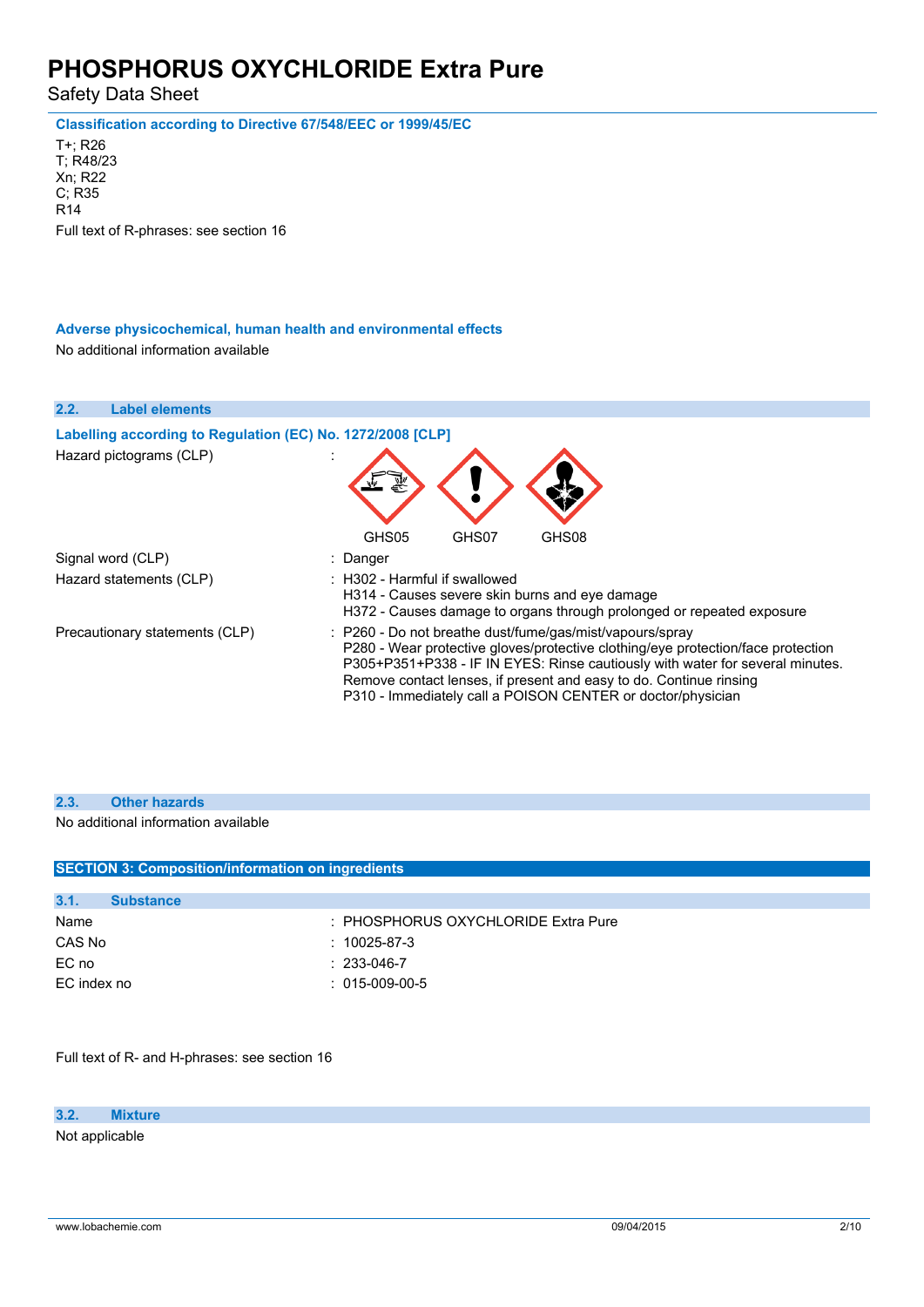Safety Data Sheet

**SECTION 4: First aid measures**

| 4.1.<br><b>Description of first aid measures</b>                    |                                                                                                                                                                                  |
|---------------------------------------------------------------------|----------------------------------------------------------------------------------------------------------------------------------------------------------------------------------|
| First-aid measures after inhalation                                 | : Remove victim to fresh air and keep at rest in a position comfortable for breathing.<br>Immediately call a POISON CENTER or doctor/physician.                                  |
| First-aid measures after skin contact                               | Remove/Take off immediately all contaminated clothing. Rinse skin with<br>water/shower. Immediately call a POISON CENTER or doctor/physician.                                    |
| First-aid measures after eye contact                                | Rinse cautiously with water for several minutes. Remove contact lenses, if present<br>and easy to do. Continue rinsing. Immediately call a POISON CENTER or<br>doctor/physician. |
| First-aid measures after ingestion                                  | : Rinse mouth. Call a POISON CENTER or doctor/physician if you feel unwell. Do<br>NOT induce vomiting. Immediately call a POISON CENTER or doctor/physician.                     |
| 4.2.<br>Most important symptoms and effects, both acute and delayed |                                                                                                                                                                                  |
| Symptoms/injuries                                                   | : Causes severe skin burns and eye damage. Causes damage to organs through<br>prolonged or repeated exposure.                                                                    |
| Symptoms/injuries after eye contact                                 | : Causes serious eye damage.                                                                                                                                                     |
| Symptoms/injuries after ingestion                                   | : Swallowing a small quantity of this material will result in serious health hazard.                                                                                             |
| 4.3.                                                                | Indication of any immediate medical attention and special treatment needed                                                                                                       |
| Treat symptomatically.                                              |                                                                                                                                                                                  |
| <b>SECTION 5: Firefighting measures</b>                             |                                                                                                                                                                                  |
| 5.1.<br><b>Extinguishing media</b>                                  |                                                                                                                                                                                  |
| Suitable extinguishing media                                        | : dry chemical powder, alcohol-resistant foam, carbon dioxide (CO2).                                                                                                             |
| Unsuitable extinguishing media                                      | : Do not use extinguishing media containing water.                                                                                                                               |
|                                                                     |                                                                                                                                                                                  |
| 5.2.<br>Special hazards arising from the substance or mixture       |                                                                                                                                                                                  |
| No additional information available                                 |                                                                                                                                                                                  |
| 5.3.<br><b>Advice for firefighters</b>                              |                                                                                                                                                                                  |
| Protection during firefighting                                      | : Do not attempt to take action without suitable protective equipment.                                                                                                           |
| <b>SECTION 6: Accidental release measures</b>                       |                                                                                                                                                                                  |
| 6.1.                                                                | Personal precautions, protective equipment and emergency procedures                                                                                                              |
| 6.1.1.<br>For non-emergency personnel                               |                                                                                                                                                                                  |
| <b>Emergency procedures</b>                                         | : Evacuate unnecessary personnel.                                                                                                                                                |
| For emergency responders<br>6.1.2.                                  |                                                                                                                                                                                  |
| Protective equipment                                                | : Use personal protective equipment as required.                                                                                                                                 |
| <b>Emergency procedures</b>                                         | : Stop release.                                                                                                                                                                  |
| 6.2.<br><b>Environmental precautions</b>                            |                                                                                                                                                                                  |
| Do not allow water (or moist air) contact with this material.       |                                                                                                                                                                                  |
| 6.3.<br>Methods and material for containment and cleaning up        |                                                                                                                                                                                  |
| Methods for cleaning up                                             | : Collect spillage. On land, sweep or shovel into suitable containers. Soak up spills<br>with inert solids, such as clay or diatomaceous earth as soon as possible.              |
| <b>Reference to other sections</b><br>6.4.                          |                                                                                                                                                                                  |
| No additional information available                                 |                                                                                                                                                                                  |
| <b>SECTION 7: Handling and storage</b>                              |                                                                                                                                                                                  |
| 7.1.<br><b>Precautions for safe handling</b>                        |                                                                                                                                                                                  |
| Precautions for safe handling                                       | : Do not breathe dust/fume/gas/mist/vapours/spray. Avoid contact during                                                                                                          |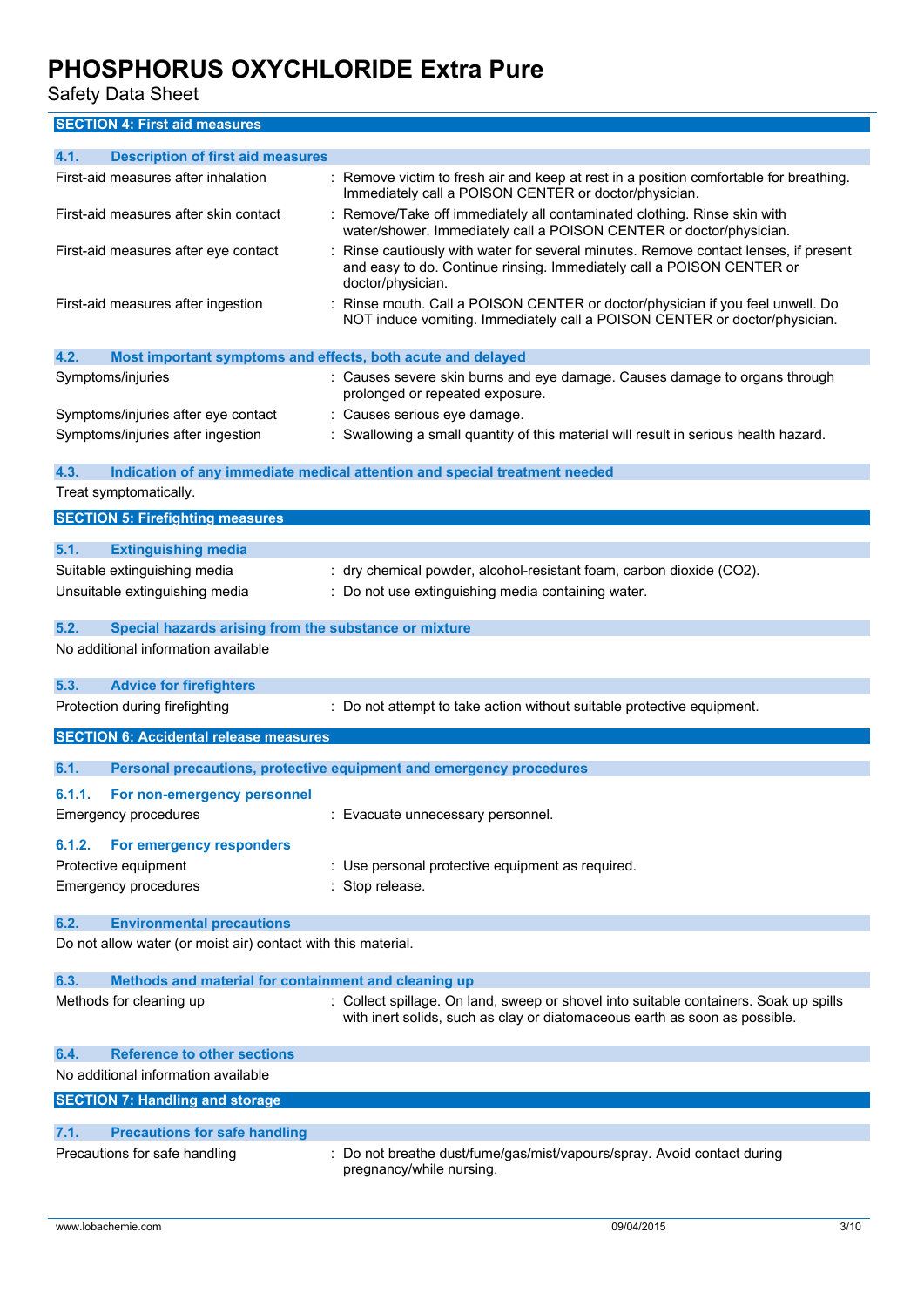Safety Data Sheet

| Hygiene measures                                        | : Do not eat, drink or smoke when using this product. Wash  thoroughly after<br>handling. |  |
|---------------------------------------------------------|-------------------------------------------------------------------------------------------|--|
| 7.2.                                                    | Conditions for safe storage, including any incompatibilities                              |  |
| Technical measures                                      | : Comply with applicable regulations.                                                     |  |
| Storage conditions                                      | : Store in dry protected location to prevent any moisture contact.                        |  |
| <b>Specific end use(s)</b><br>7.3.                      |                                                                                           |  |
| No additional information available                     |                                                                                           |  |
| <b>SECTION 8: Exposure controls/personal protection</b> |                                                                                           |  |
|                                                         |                                                                                           |  |
| 8.1.<br><b>Control parameters</b>                       |                                                                                           |  |
| No additional information available                     |                                                                                           |  |

| <b>Exposure controls</b><br>8.2.                              |                                   |  |
|---------------------------------------------------------------|-----------------------------------|--|
| Hand protection                                               | : protective gloves               |  |
| Eye protection                                                | Chemical goggles or face shield   |  |
| Skin and body protection                                      | Wear suitable protective clothing |  |
| Respiratory protection                                        | : Wear respiratory protection     |  |
| <b>SECTION 9: Physical and chemical properties</b>            |                                   |  |
| 9.1.<br>Information on basic physical and chemical properties |                                   |  |
| Physical state                                                | : Liquid                          |  |
| Molecular mass                                                | : 153.33 g/mol                    |  |
| Colour                                                        | Clear Colorless.                  |  |
| Odour                                                         | : pungent odour.                  |  |
| Odour threshold                                               | No data available                 |  |
| pH                                                            | : No data available               |  |
| Relative evaporation rate (butylacetate=1)                    | : No data available               |  |
| Melting point                                                 | : $1.25 °C$                       |  |
| Freezing point                                                | No data available                 |  |
| Boiling point                                                 | : $105.8 °C$                      |  |
| Flash point                                                   | No data available                 |  |
| Auto-ignition temperature                                     | : No data available               |  |
| Decomposition temperature                                     | No data available                 |  |
| Flammability (solid, gas)                                     | : No data available               |  |
| Vapour pressure                                               | : 37 hPa at 20 $^{\circ}$ C       |  |
| Relative vapour density at 20 °C                              | : 5.29                            |  |
|                                                               |                                   |  |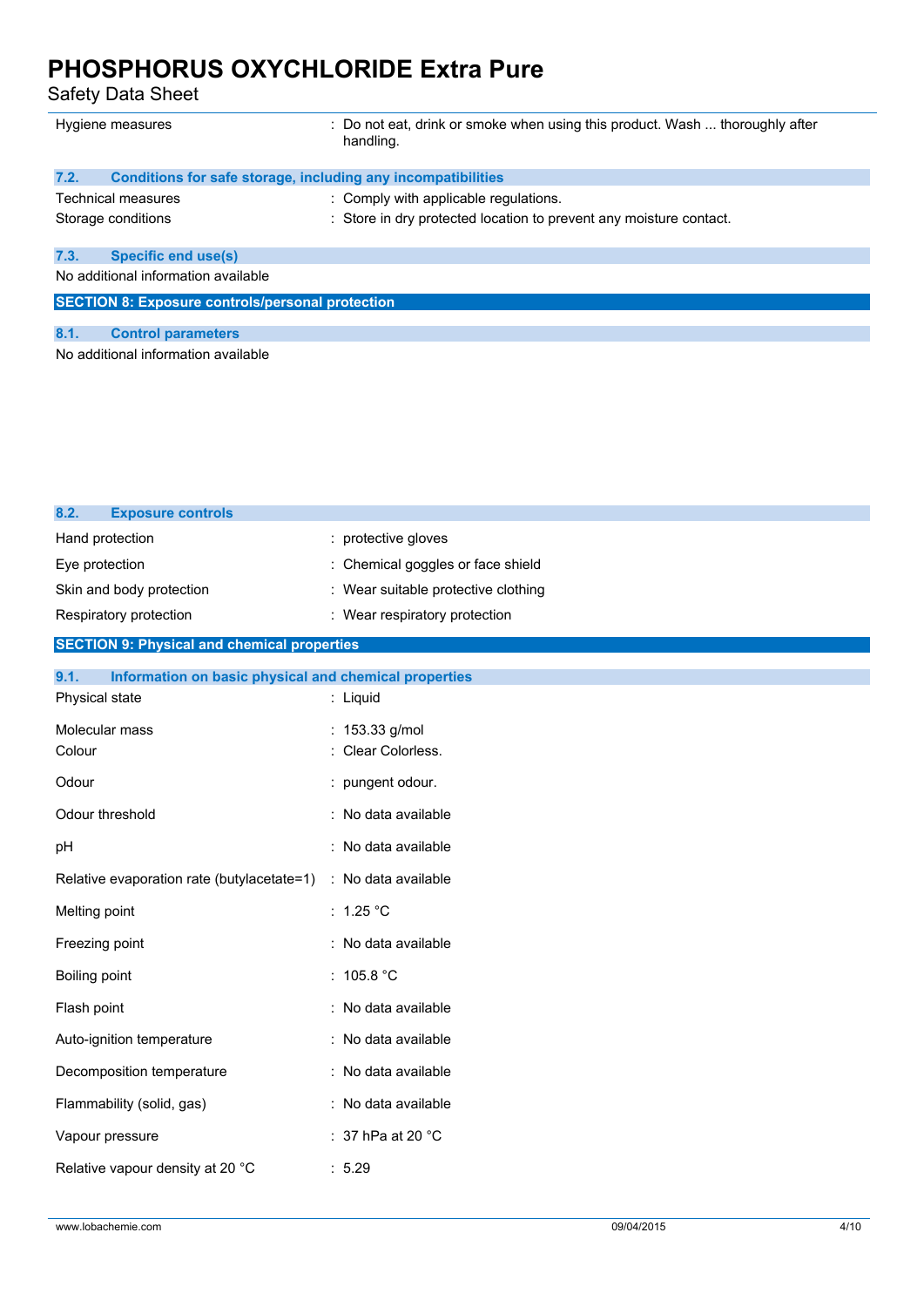Safety Data Sheet

| Relative density            | : No data available                              |
|-----------------------------|--------------------------------------------------|
| Density<br>Solubility       | : 1.645 g/cm <sup>3</sup><br>: No data available |
| Log Pow                     | : No data available                              |
| Viscosity, kinematic        | : No data available                              |
| Viscosity, dynamic          | : No data available                              |
| <b>Explosive properties</b> | : No data available                              |
| Oxidising properties        | : No data available                              |
| <b>Explosive limits</b>     | : No data available                              |

#### **9.2. Other information**

No additional information available

| <b>SECTION 10: Stability and reactivity</b> |  |
|---------------------------------------------|--|
|---------------------------------------------|--|

#### **10.1. Reactivity**

Thermal decomposition generates : Corrosive vapours. Reacts violently with water.

#### **10.2. Chemical stability**

No additional information available

#### **10.3. Possibility of hazardous reactions**

Highly reactive material. Reacts violently with water.

### **10.4. Conditions to avoid**

Direct sunlight. Overheating. Open flame. Heat. Sparks.

#### **10.5. Incompatible materials**

No additional information available

#### **10.6. Hazardous decomposition products**

Thermal decomposition generates : Corrosive vapours.

| <b>SECTION 11: Toxicological information</b>  |                                            |  |
|-----------------------------------------------|--------------------------------------------|--|
|                                               |                                            |  |
| 11.1.<br>Information on toxicological effects |                                            |  |
| Acute toxicity                                | : Oral: Harmful if swallowed.              |  |
|                                               |                                            |  |
| Skin corrosion/irritation                     | : Causes severe skin burns and eye damage. |  |
| Serious eye damage/irritation                 | : Causes serious eye damage.               |  |
| Respiratory or skin sensitisation             | : Not classified                           |  |
| Germ cell mutagenicity                        | $:$ Not classified                         |  |
| Carcinogenicity                               | $:$ Not classified                         |  |
|                                               |                                            |  |

| Reproductive toxicity                  | : Not classified |
|----------------------------------------|------------------|
| Specific target organ toxicity (single | : Not classified |
| exposure)                              |                  |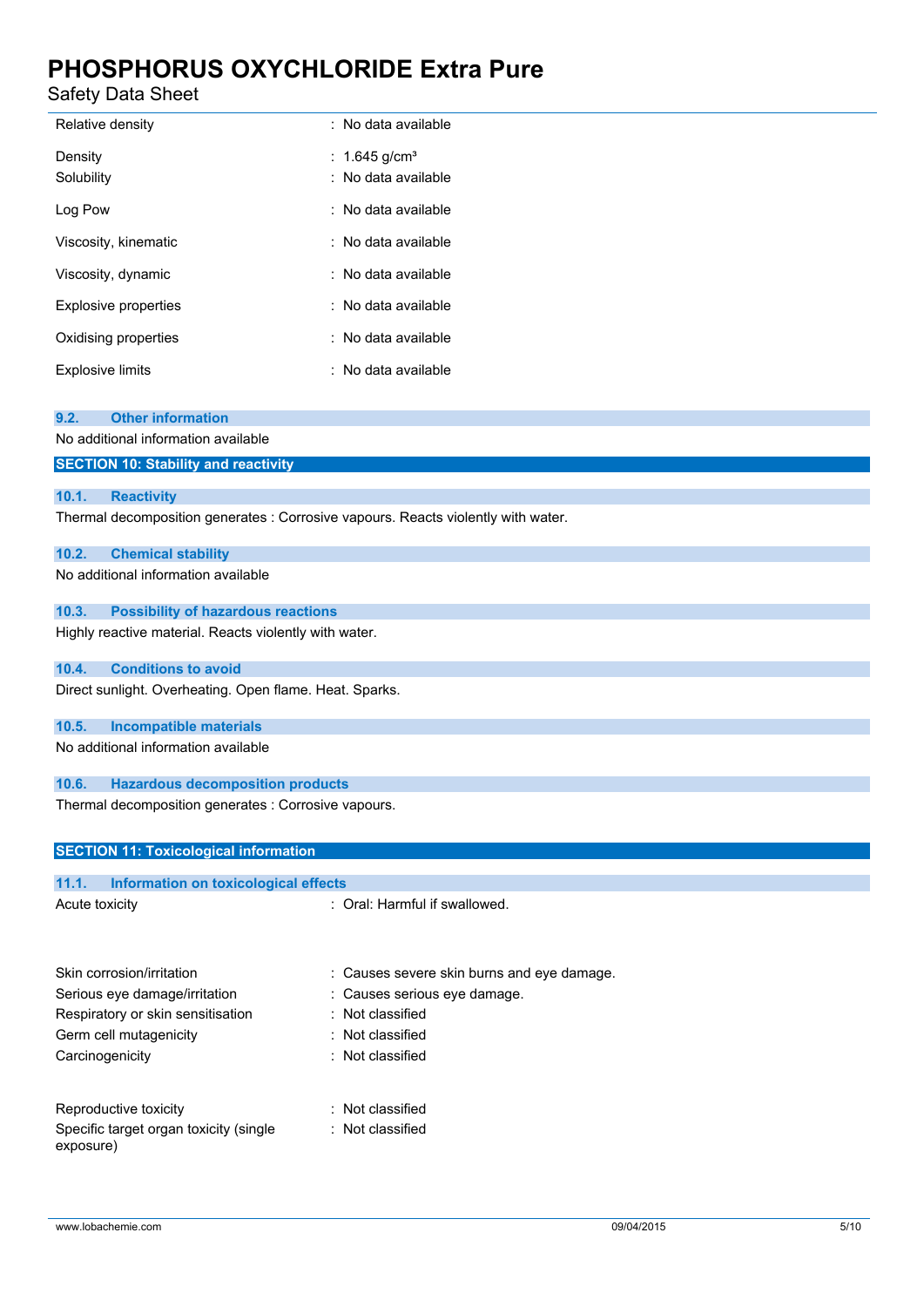Safety Data Sheet

| Salely Dala Sheet                                      |                                                                   |
|--------------------------------------------------------|-------------------------------------------------------------------|
| Specific target organ toxicity (repeated<br>exposure)  | : Causes damage to organs through prolonged or repeated exposure. |
| Aspiration hazard                                      | : Not classified                                                  |
| Potential adverse human health effects<br>and symptoms | : Harmful if swallowed.                                           |
| <b>SECTION 12: Ecological information</b>              |                                                                   |
|                                                        |                                                                   |
| 12.1.<br><b>Toxicity</b>                               |                                                                   |
| No additional information available                    |                                                                   |
|                                                        |                                                                   |
|                                                        |                                                                   |
|                                                        |                                                                   |
|                                                        |                                                                   |
| 12.2.<br><b>Persistence and degradability</b>          |                                                                   |
| No additional information available                    |                                                                   |
|                                                        |                                                                   |
|                                                        |                                                                   |
| 12.3.<br><b>Bioaccumulative potential</b>              |                                                                   |
| No additional information available                    |                                                                   |
|                                                        |                                                                   |
| <b>Mobility in soil</b><br>12.4.                       |                                                                   |
| No additional information available                    |                                                                   |
|                                                        |                                                                   |
| <b>Results of PBT and vPvB assessment</b><br>12.5.     |                                                                   |
| No additional information available                    |                                                                   |
|                                                        |                                                                   |
|                                                        |                                                                   |
|                                                        |                                                                   |
| 12.6.<br><b>Other adverse effects</b>                  |                                                                   |
| No additional information available                    |                                                                   |
| <b>SECTION 13: Disposal considerations</b>             |                                                                   |
| 13.1.<br><b>Waste treatment methods</b>                |                                                                   |
| Product/Packaging disposal                             | : Dispose of contents/container to                                |
| recommendations                                        |                                                                   |
| Additional information                                 | : Do not allow water (or moist air) contact with this material.   |
| <b>SECTION 14: Transport information</b>               |                                                                   |
|                                                        |                                                                   |
| In accordance with ADR / RID / IMDG / IATA / ADN       |                                                                   |

| <b>UN number</b><br>14.1.        |                          |            |      |
|----------------------------------|--------------------------|------------|------|
| UN-No. (ADR)                     | : 1810                   |            |      |
| UN-No. (IMDG)                    | : 1810                   |            |      |
| UN-No.(IATA)                     | : 1810                   |            |      |
| UN-No.(ADN)                      | : 1810                   |            |      |
| UN-No. (RID)                     | : 1810                   |            |      |
|                                  |                          |            |      |
| 14.2.<br>UN proper shipping name |                          |            |      |
| Proper Shipping Name (ADR)       | : PHOSPHORUS OXYCHLORIDE |            |      |
| www.lobachemie.com               |                          | 09/04/2015 | 6/10 |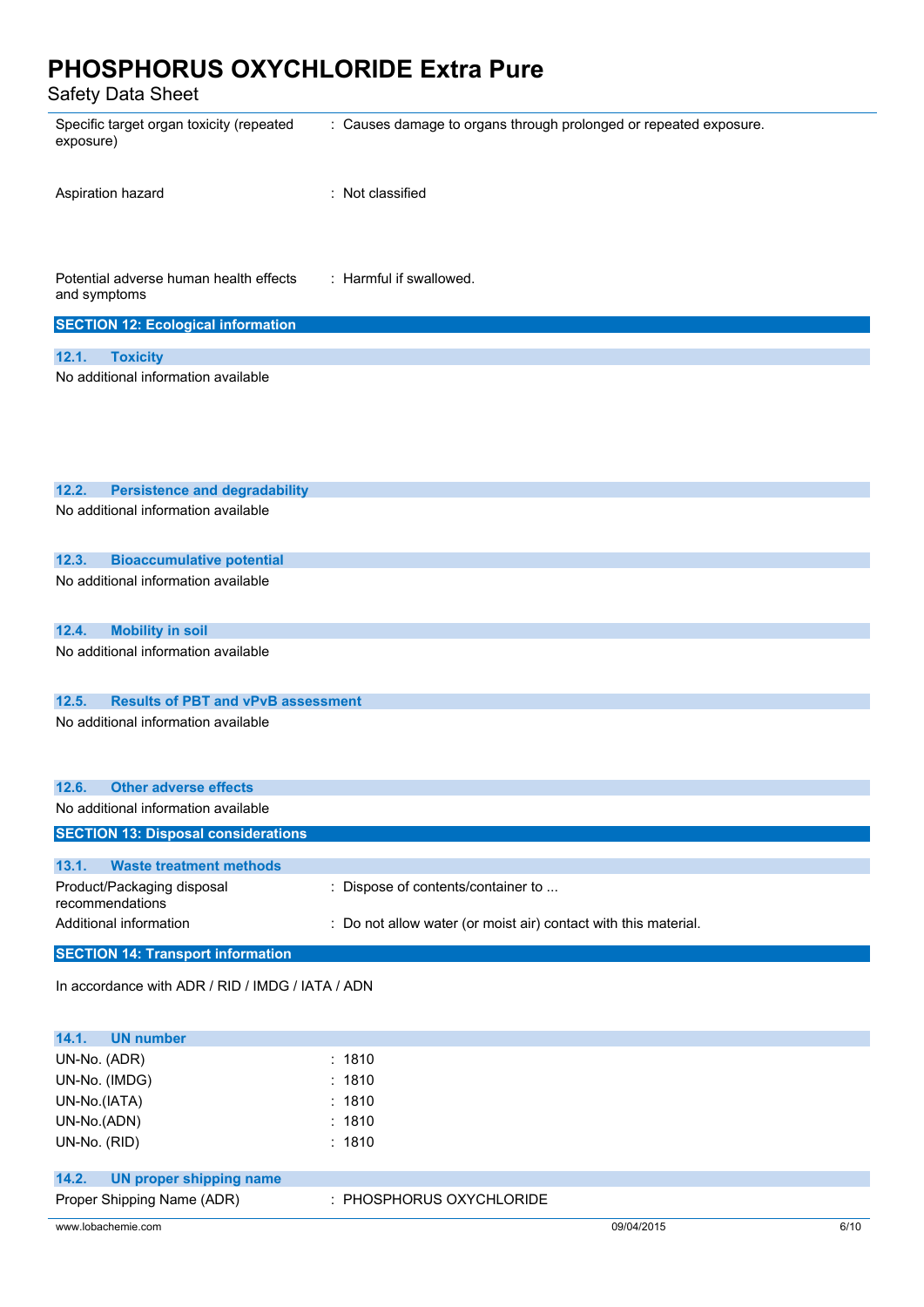### Safety Data Sheet

| Proper Shipping Name (IMDG)           | : PHOSPHORUS OXYCHLORIDE                              |
|---------------------------------------|-------------------------------------------------------|
| Proper Shipping Name (IATA)           | : PHOSPHORUS OXYCHLORIDE                              |
| Proper Shipping Name (ADN)            | : PHOSPHORUS OXYCHLORIDE                              |
| Proper Shipping Name (RID)            | : PHOSPHORUS OXYCHLORIDE                              |
| Transport document description (ADR)  | : UN 1810 PHOSPHORUS OXYCHLORIDE, 6.1 (8), I, $(C/D)$ |
| Transport document description (IMDG) | : UN 1810 PHOSPHORUS OXYCHLORIDE, 6.1 (8), I          |
| Transport document description (IATA) | : UN 1810 PHOSPHORUS OXYCHLORIDE, 6.1, I              |
| Transport document description (ADN)  | : UN 1810 PHOSPHORUS OXYCHLORIDE, 6.1 (8), I          |
| Transport document description (RID)  | : UN 1810 PHOSPHORUS OXYCHLORIDE, 6.1 (8), I          |
|                                       |                                                       |

### **14.3. Transport hazard class(es)**

| <b>ADR</b>                       |                     |
|----------------------------------|---------------------|
| Transport hazard class(es) (ADR) | :6.1(8              |
| Danger labels (ADR)              | $\therefore$ 6.1, 8 |

 $5.6.1(8)$ 



#### **IMDG**

| Transport hazard class(es) (IMDG) |  |
|-----------------------------------|--|
| Danger labels (IMDG)              |  |

 $: 6.1 (8)$  $: 6.1, 8$ 



### **IATA**

| Transport hazard class(es) (IATA) |
|-----------------------------------|
| Hazard labels (IATA)              |

 $5.6.1(8)$ :  $6.1, 8$ 



### **ADN**

Transport hazard class(es) (ADN) : 6.1 (8) Danger labels (ADN) is a finite state of the state of the state of the state of the state of the state of the state of the state of the state of the state of the state of the state of the state of the state of the state of

|        | 0. I (ö) |
|--------|----------|
| 6.1, 8 |          |

 $6.1 (8)$  $6.1, 8$ 



### **RID**

| Transport hazard class(es) (RID) |  |
|----------------------------------|--|
| Danger labels (RID)              |  |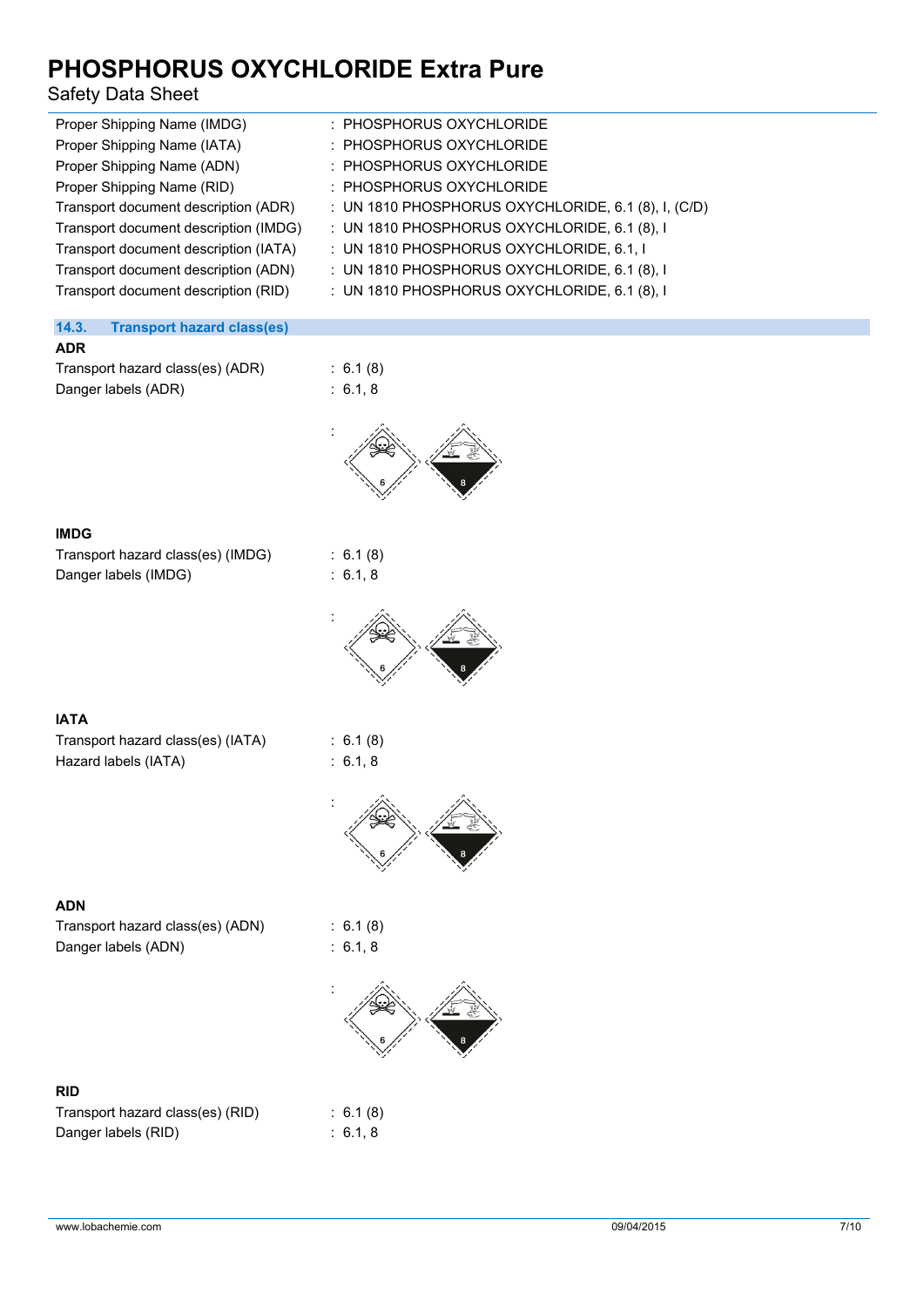Safety Data Sheet



| 14.4.<br><b>Packing group</b>        |                |  |  |
|--------------------------------------|----------------|--|--|
| Packing group (ADR)                  | ÷П             |  |  |
| Packing group (IMDG)                 | $\therefore$ 1 |  |  |
| Packing group (IATA)                 | ÷              |  |  |
| Packing group (ADN)                  | ÷              |  |  |
| Packing group (RID)                  | ÷Ι             |  |  |
|                                      |                |  |  |
| 14.5<br><b>Environmental hazards</b> |                |  |  |

| 14.9. ENVIDIMENIAI HAZAIUS    |                                          |
|-------------------------------|------------------------------------------|
| Dangerous for the environment | : No                                     |
| Marine pollutant              | : No                                     |
| Other information             | : No supplementary information available |

#### $14.6.$ **14.6. Special precautions for user**

| - Overland transport                                                       |                        |
|----------------------------------------------------------------------------|------------------------|
| Classification code (ADR)                                                  | : ТСЗ                  |
| Special provision (ADR)                                                    | : 354                  |
| Limited quantities (ADR)                                                   | 0                      |
| Excepted quantities (ADR)                                                  | $\therefore$ E0        |
| Packing instructions (ADR)                                                 | : P602                 |
| Mixed packing provisions (ADR)                                             | : MP8, MP17            |
| Portable tank and bulk container<br>instructions (ADR)                     | T <sub>20</sub>        |
| Portable tank and bulk container special<br>provisions (ADR)               | $:$ TP2, TP37          |
| Tank code (ADR)                                                            | : L10CH                |
| Tank special provisions (ADR)                                              | TU14, TU15, TE19, TE21 |
| Vehicle for tank carriage                                                  | : AT                   |
| Transport category (ADR)                                                   | : 1                    |
| Special provisions for carriage - Loading,<br>unloading and handling (ADR) | : CV1, CV13, CV28      |
| Special provisions for carriage - Operation<br>(ADR)                       | : S9, S14              |
| Hazard identification number (Kemler No.)                                  | : X668                 |
| Orange plates                                                              | <b>X668</b><br>1810    |
|                                                                            |                        |
| Tunnel restriction code (ADR)                                              | : C/D                  |
| EAC code                                                                   | : 4WF                  |
| APP code                                                                   | ÷.<br>B                |
| - Transport by sea                                                         |                        |
| Special provision (IMDG)                                                   | : 354                  |
| Limited quantities (IMDG)                                                  | : 0                    |
| Excepted quantities (IMDG)                                                 | : E0                   |
| Packing instructions (IMDG)                                                | P602                   |
| Tank instructions (IMDG)                                                   | T <sub>20</sub>        |
| Tank special provisions (IMDG)                                             | TP2, TP13, TP37        |
| EmS-No. (Fire)                                                             | $: F-A$                |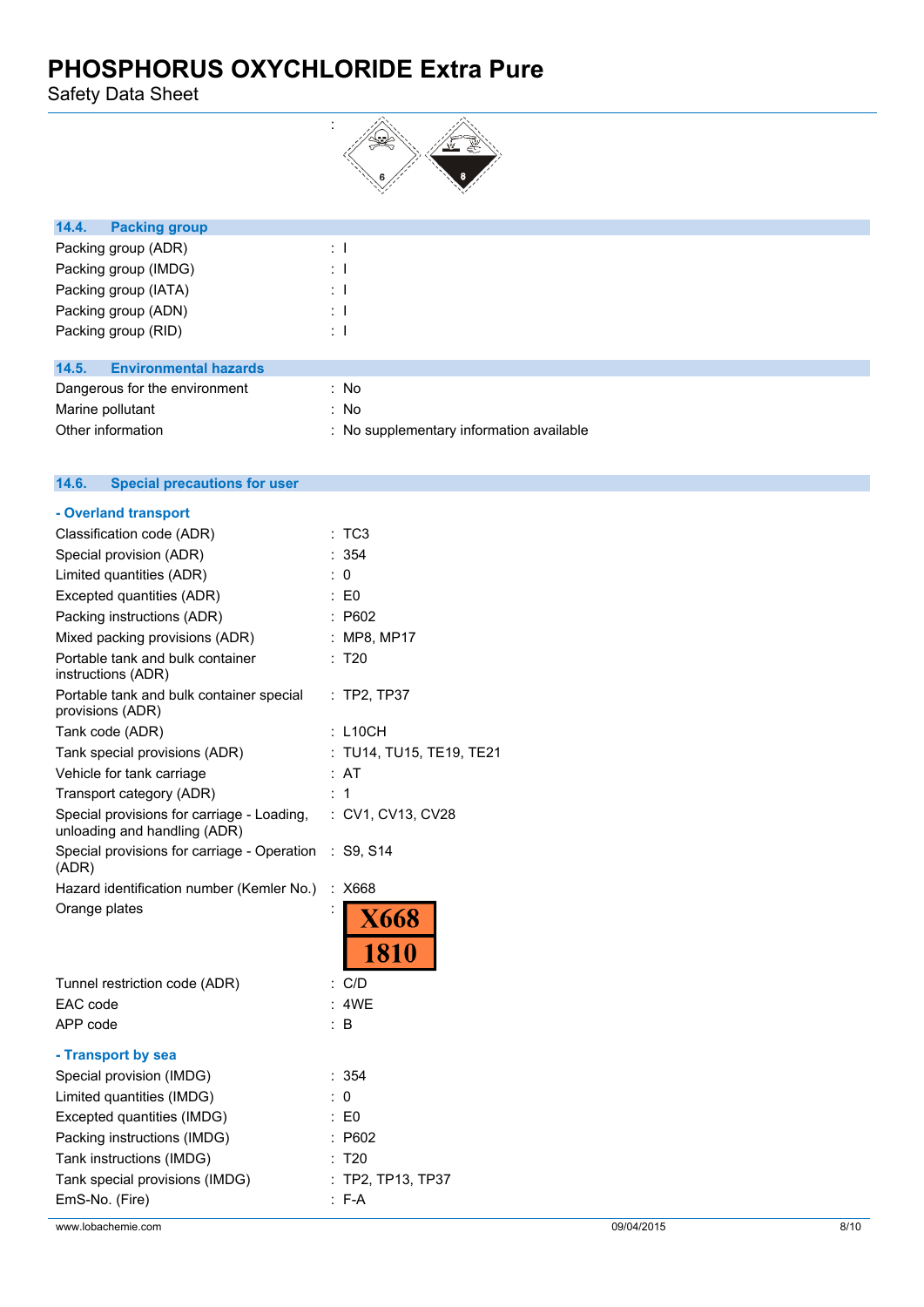Safety Data Sheet

| EmS-No. (Spillage)                                               | $: S-B$                        |
|------------------------------------------------------------------|--------------------------------|
| Stowage category (IMDG)                                          | : D                            |
| Stowage and handling (IMDG)                                      | $:$ SW2                        |
| - Air transport                                                  |                                |
| PCA Limited quantities (IATA)                                    | : Forbidden                    |
| PCA limited quantity max net quantity<br>(IATA)                  | : Forbidden                    |
| PCA packing instructions (IATA)                                  | : Forbidden                    |
| PCA max net quantity (IATA)                                      | : Forbidden                    |
| CAO packing instructions (IATA)                                  | : Forbidden                    |
| CAO max net quantity (IATA)                                      | : Forbidden                    |
| Special provision (IATA)                                         | : A2                           |
| ERG code (IATA)                                                  | :6C                            |
| - Inland waterway transport                                      |                                |
| Classification code (ADN)                                        | :TC3                           |
| Special provisions (ADN)                                         | : 354                          |
| Limited quantities (ADN)                                         | $\therefore$ 0                 |
| Excepted quantities (ADN)                                        | $\therefore$ E0                |
| Equipment required (ADN)                                         | $:$ PP, EP, TOX, A             |
| Ventilation (ADN)                                                | : VE02                         |
| Number of blue cones/lights (ADN)                                | $\therefore$ 2                 |
| - Rail transport                                                 |                                |
| Classification code (RID)                                        | :TC3                           |
| Special provision (RID)                                          | : 354                          |
| Limited quantities (RID)                                         | $\therefore$ 0                 |
| Excepted quantities (RID)                                        | $\therefore$ EO                |
| Packing instructions (RID)                                       | $\therefore$ P602              |
| Mixed packing provisions (RID)                                   | : MP8, MP17                    |
| Portable tank and bulk container<br>instructions (RID)           | : T20                          |
| Portable tank and bulk container special<br>provisions (RID)     | : TP2, TP37                    |
| Tank codes for RID tanks (RID)                                   | : L10CH                        |
| Special provisions for RID tanks (RID)                           | : TU14, TU15, TU38, TE21, TE22 |
| Transport category (RID)                                         | : 1                            |
| Special provisions for carriage - Loading<br>and unloading (RID) | : CW13, CW28, CW31             |
| Hazard identification number (RID)                               | : X668                         |

**14.7. Transport in bulk according to Annex II of MARPOL 73/78 and the IBC Code**

Not applicable

**SECTION 15: Regulatory information**

**15.1. Safety, health and environmental regulations/legislation specific for the substance or mixture**

### **15.1.1. EU-Regulations**

No REACH Annex XVII restrictions

PHOSPHORUS OXYCHLORIDE Extra Pure is not on the REACH Candidate List PHOSPHORUS OXYCHLORIDE Extra Pure is not on the REACH Annex XIV List